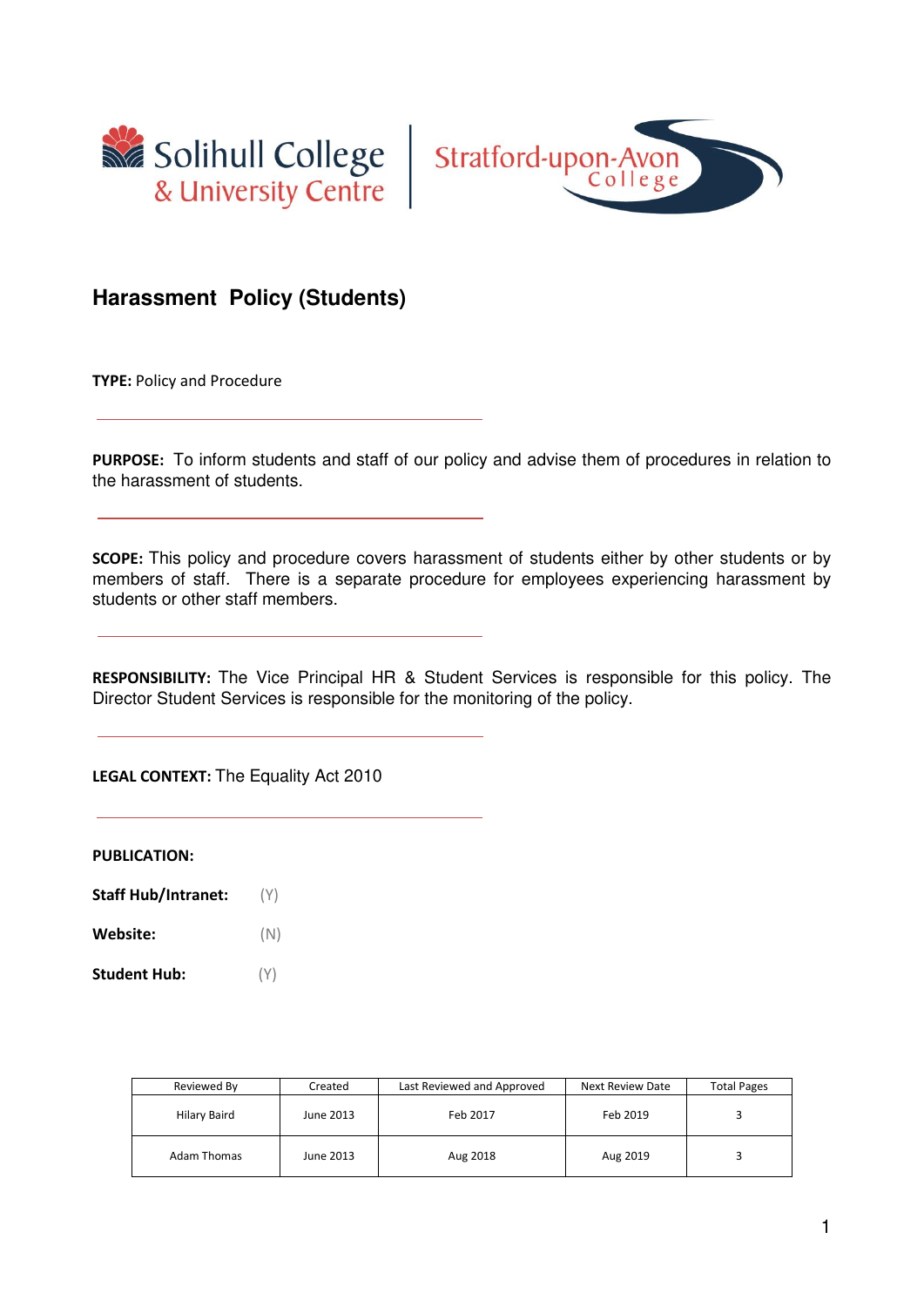



### **Harassment Policy**

This policy and procedure covers harassment of students by other students, by members of staff or by visitors to Solihull College & University Centre and Stratford-upon-Avon College (hereafter referred to as the College).

### **The College's Commitment**

Every student member of the College has rights and responsibilities as set out in the Code of Conduct. The College is committed to maintaining an environment free from harassment, intimidation or offensive behaviour in any form, verbal or non-verbal and expects all students and staff to be treated with respect. The College defines harassment as unwanted conduct which is offensive to the recipient. It covers behaviour which is unsolicited, that is personally offensive, and that fails to respect the rights of others or fails to recognise the impact that such behaviour may have.

The College's established disciplinary procedures will be used, where necessary, in cases of discrimination or harassment affecting staff or students. Harassment of a person because of a protected characteristic (Disability, Gender reassignment, Pregnancy and maternity, Race, Religion or belief, Sex, Sexual orientation) is unlawful and may become

the subject of legal proceedings. Writing offensive graffiti is a criminal offence. Offenders are liable to prosecution and expulsion.

### **What is Harassment?**

It is behaviour which can take many forms and occurs on a variety of grounds and may be directed at an individual or group of individuals. It is not the intention of the perpetrator but the deed itself and the impact on the recipient which determines what constitutes harassment or unwanted conduct which is unwelcome to the recipient. Although aware that there can be social or cultural differences in behaviours, the College considers that it is the duty of each individual to be sensitive about the impact they have on the people around them, and that a lack of sensitivity in this respect could constitute harassment.

### **The College's Responsibility**

The College is committed to ensuring that all staff will work to eliminate harassment in the learning environment. They should be alert to physical and verbal harassment in their work area and deal with it immediately whether or not it is brought formally to their attention.

### **The College's Procedure**

If a complaint about harassment has been brought to the attention of staff it is their duty to ensure the following:

- 1. The appropriate procedures are followed.
- 2. Individuals who complain about harassment receive full support before, during and after complaints are investigated.
- 3. Any cases brought to their attention are treated in a sensitive and confidential manner.
- 4. To keep full notes of incidents and action taken.